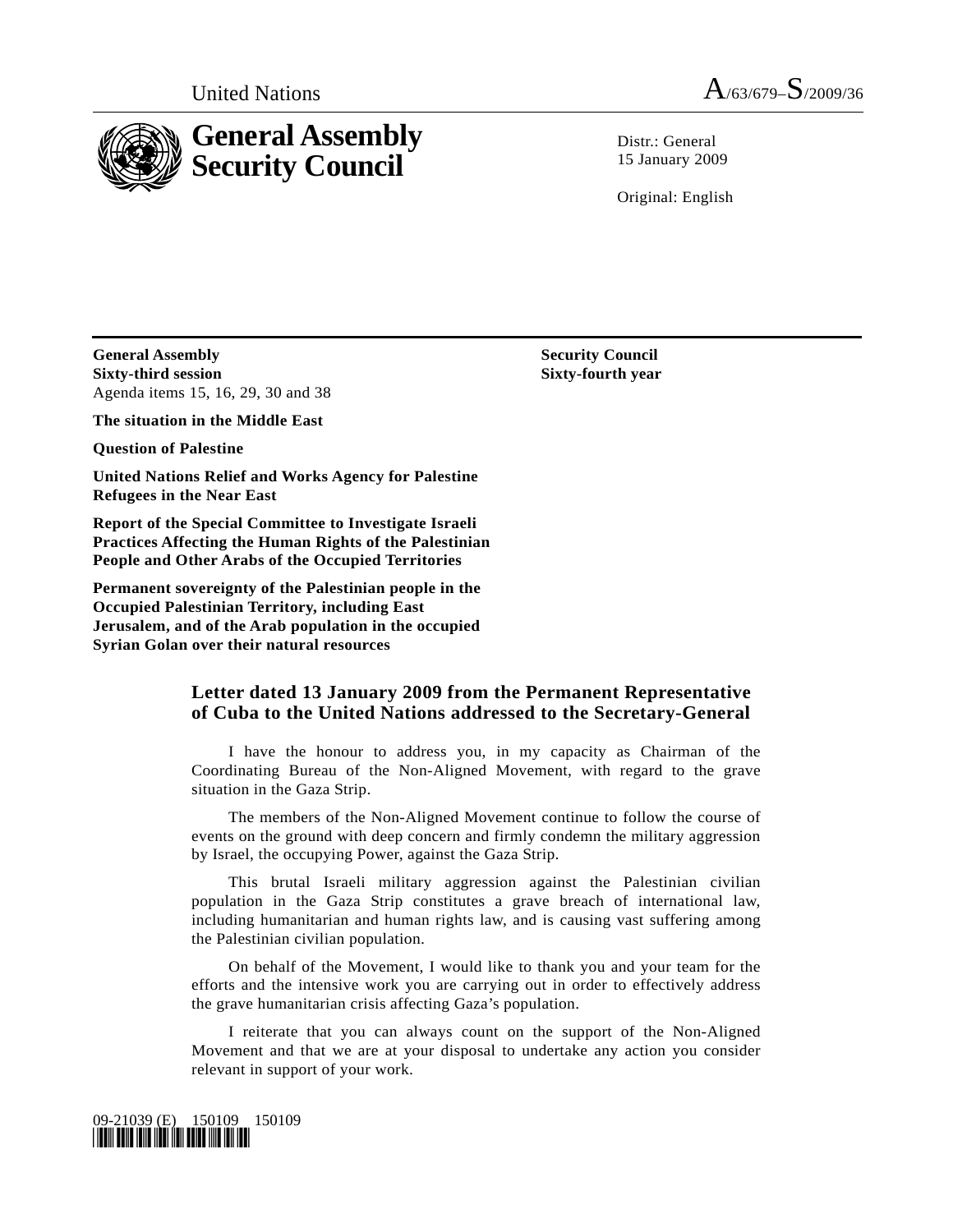Please find attached a copy of the statement issued today by the Coordinating Bureau of the Non-Aligned Movement with respect to the non-compliance by Israel of Security Council resolution 1860 (2009) and the escalation of the military aggression by Israel against the Gaza Strip in the Occupied Palestinian Territory (see annex).

 I kindly request you to distribute the present letter and its annex as a document of the General Assembly in relation to the following agenda items: 15, The situation in the Middle East; 16, Question of Palestine; 29, United Nations Relief and Works Agency for Palestine Refugees in the Near East; 30, Report of the Special Committee to Investigate Israeli Practices Affecting the Human Rights of the Palestinian People and Other Arabs of the Occupied Territories; and 38, Permanent sovereignty of the Palestinian people in the Occupied Palestinian Territory, including East Jerusalem, and of the Arab population in the occupied Syrian Golan over their natural resources.

 I likewise request you to distribute the present letter and its annex as a document of the Security Council.

> (*Signed*) Abelardo **Moreno Fernández**  Ambassador Permanent Representative of Cuba to the United Nations Chairman of the Coordinating Bureau of the Non-Aligned Movement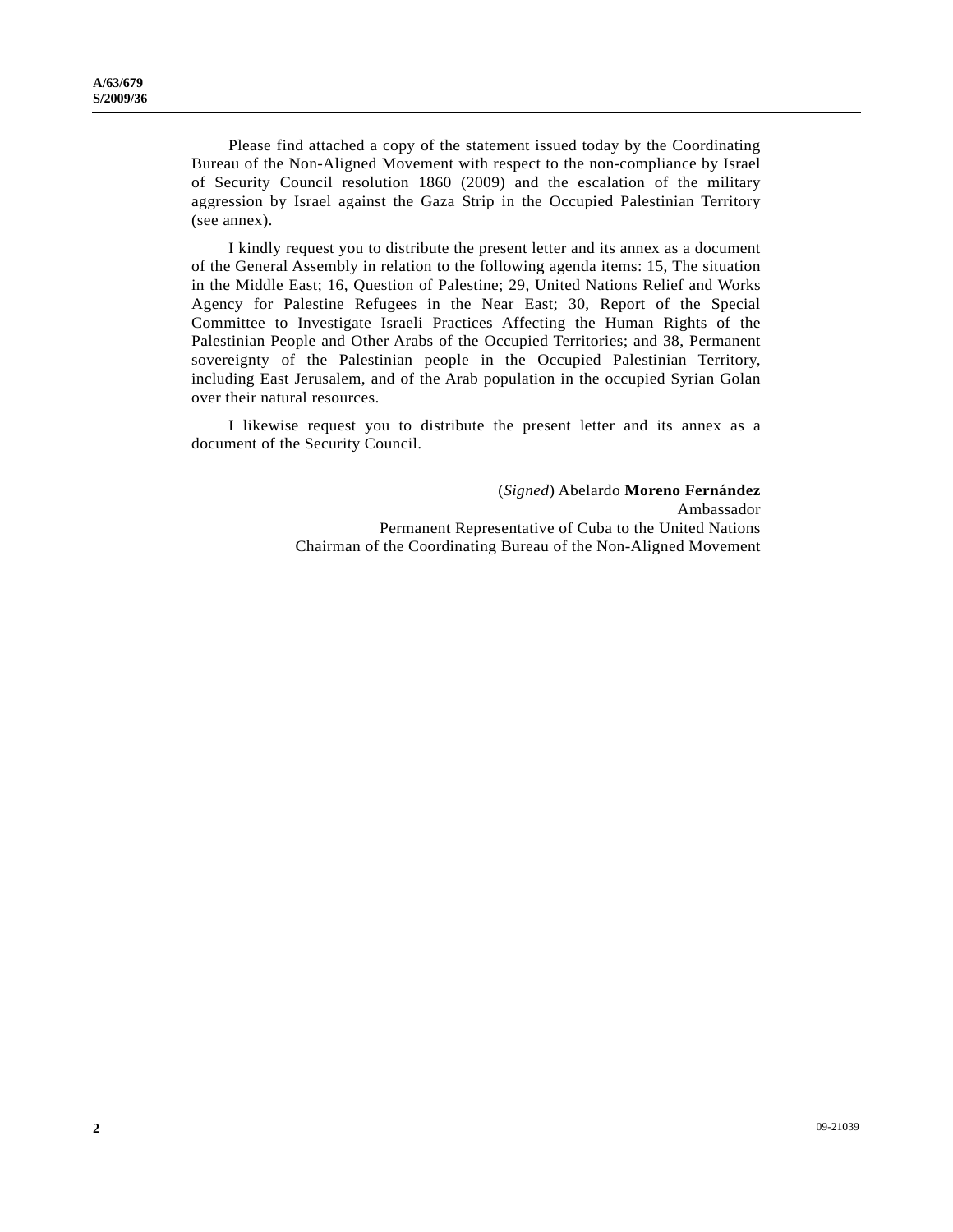**Annex to the letter dated 13 January 2009 from the Permanent Representative of Cuba to the United Nations addressed to the Secretary-General** 

[Original: Spanish]

## **Statement by the Coordinating Bureau of the Non-Aligned Movement on the non-compliance by Israel with Security Council resolution 1860 (2009) and the escalation of the Israeli military aggression against the Gaza Strip**

 The Coordinating Bureau of the Non-Aligned Movement met at United Nations Headquarters in New York on 12 January 2009 and considered the grave situation in the Occupied Palestinian Territory, particularly in the Gaza Strip, as a result of the massive military aggression that Israel, the occupying Power, continues to carry out against the Palestinian civilian population.

 The Non-Aligned Movement reiterates its strong condemnation of the massive military aggression being carried out by Israel against the Palestinian civilian population in the besieged Gaza Strip.

 The Non-Aligned Movement condemns in the strongest terms Israel's blatant disregard of Security Council resolution 1860 (2009), which was adopted by the Council on 8 January 2009 and which calls, inter alia, for an immediate ceasefire, and its flagrant defiance of the repeated calls from the international community for a complete cessation of military activities.

 The Non-Aligned Movement calls for the immediate implementation of Security Council resolution 1860 (2009), including the call for an immediate ceasefire leading to the withdrawal of Israeli occupying forces from Gaza, as well as for measures to address the pressing humanitarian and economic needs of the Palestinian people in the Gaza Strip, including through the sustained and permanent reopening of the Gaza crossings, fully in accordance with the terms and provisions of resolution 1860 (2009), to ensure unimpeded provision of humanitarian assistance and other essential supplies and goods and to facilitate the movement of persons to and from the Gaza Strip.

 The Non-Aligned Movement reiterates that this brutal Israeli military aggression against the Palestinian civilian population in the Gaza Strip constitutes a grave breach of international law, including humanitarian and human rights law, and is causing considerable suffering among the Palestinian civilian population, fuelling the cycle of violence and threatening international peace and security as well as the fragile peace process between the two sides.

 The Non-Aligned Movement reiterates its deep regret over the considerable loss of innocent lives and injuries to Palestinian civilians as a result of this brutal Israeli military campaign as well as over the extensive destruction of homes, properties and infrastructure in the Gaza Strip. In this regard, the Non-Aligned Movement expresses its deepest condolences to the grieving Palestinian people as they mourn the loss of more than 900 Palestinians, including more than 280 children, and the more than 4,000 Palestinians injured, including more than 1,200 children, by the occupying forces in the Gaza Strip.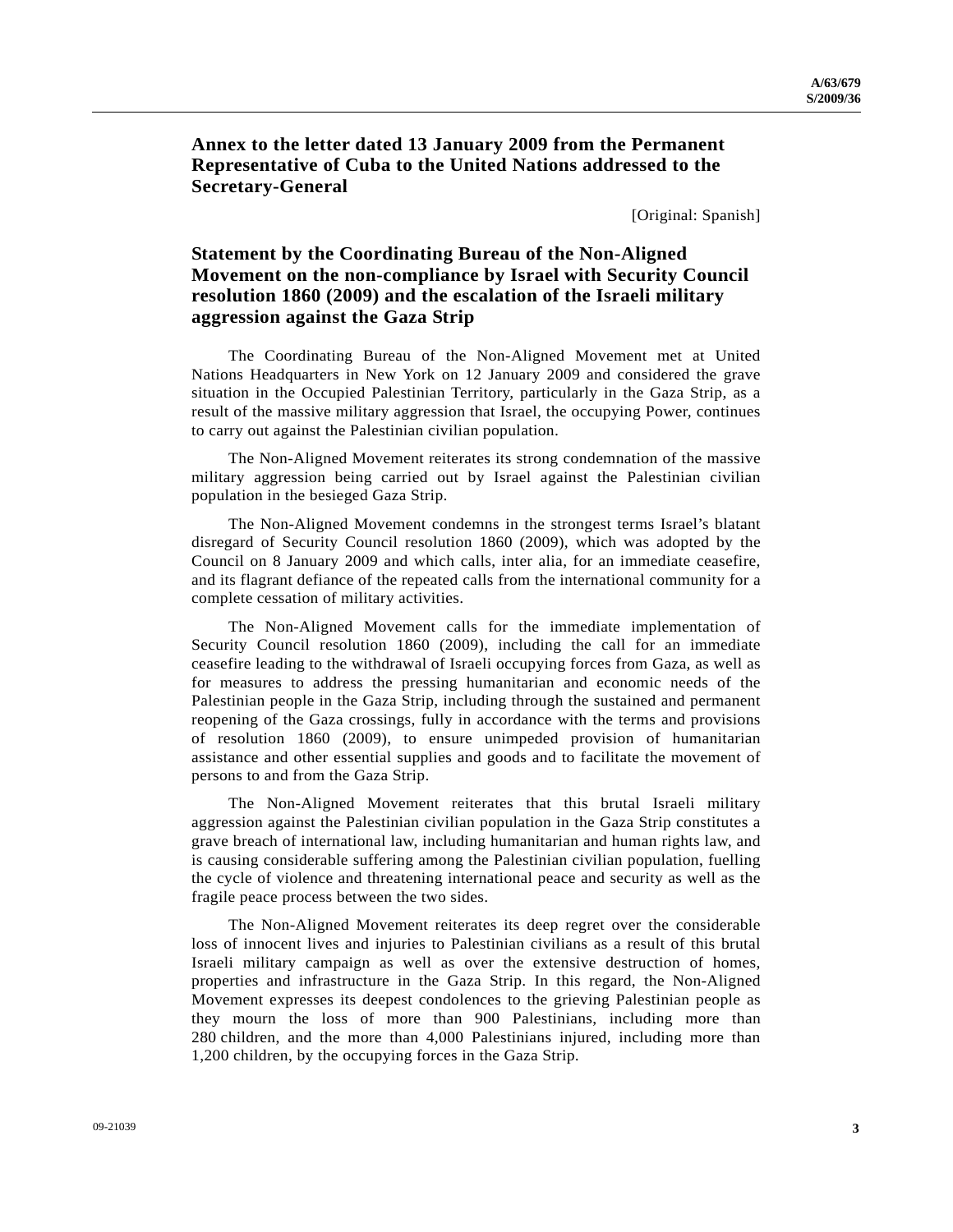The Non-Aligned Movement once again expresses its grave concern at the widespread suffering and trauma being visited upon the Palestinian civilian population and at the deepening human tragedy and humanitarian disaster unfolding in the Gaza Strip as a result of the continuing military actions by Israel, the occupying Power, against the civilian population as well as its ongoing blockade of Gaza, obstructing the movement of persons and goods, including of humanitarian personnel and vital humanitarian supplies, including of desperately needed food, medicines, and fuel, into, out of and throughout the Gaza Strip in collective punishment of the civilian population.

 In light of this continuing illegal and unacceptable situation, the Non-Aligned Movement once again urgently calls for an immediate cessation of all military activities and violence. It demands that every effort must be made to compel Israel, the occupying Power, to cease this aggression and to scrupulously abide by all its obligations under international law and the relevant United Nations resolutions. In this regard, the Movement demands that Israel unconditionally comply with its obligations as the occupying Power under the Fourth Geneva Convention relative to the Protection of Civilian Persons in Time of War of 12 August 1949.

 Moreover, in light of the dire situation being faced by the Palestinian civilian population under Israeli occupation and aggression in the Gaza Strip, the Non-Aligned Movement reiterates its calls for the immediate provision of protection for the Palestinian civilian population in the Gaza Strip in accordance with the relevant provisions of international humanitarian law.

 The Non-Aligned Movement expresses grave concern over the serious difficulties being faced by medical and rescue workers in the Gaza Strip in evacuating wounded civilians in need of emergency medical treatment because of Israel's continued targeting and obstruction of ambulances and rescue workers, severe shortages of medical supplies and the poor state of repair and lack of the necessary equipment to respond to this critical situation, which is exacerbating the suffering of the civilian population. In this regard, the Non-Aligned Movement strongly condemns Israel's targeting and killing of United Nations humanitarian personnel, including United Nations Relief and Works Agency for Palestine Refugees in the Near East (UNRWA) personnel, who work tirelessly to deliver humanitarian aid to the Palestinian people, and calls upon the occupying Power to respect international law and the Convention on Privileges and Immunities of the United Nations.

 The Non-Aligned Movement stresses the need for the international community to intensify and coordinate its efforts to bring this crisis to an end and take such steps as may be necessary to support and promote the peace process as well as to ensure respect for international law, including international humanitarian and human rights law, the key to a peaceful settlement of the Palestinian-Israeli conflict and the Arab-Israeli conflict as a whole, as the only path to ensuring a lasting peace in the region.

 The Non-Aligned Movement supports all the diplomatic and political efforts and initiatives that are being undertaken at the international and regional levels to address this crisis, including by the United Nations system, stressing once again that there is no military solution to this crisis or to the Israeli-Palestinian conflict as a whole.